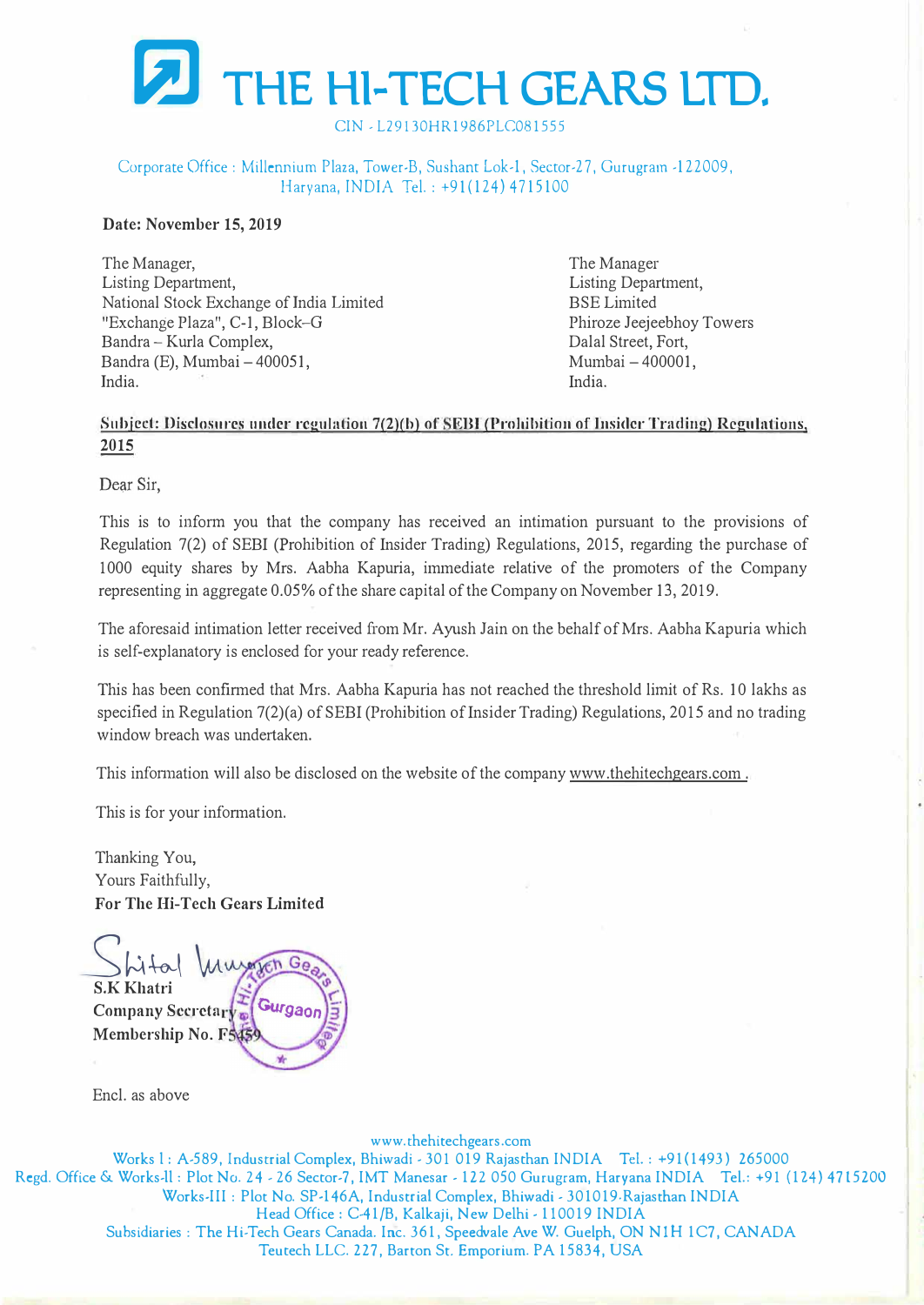Date: November 13, 2019

To **The Company Secretary The Hi-Tech Gears Limited**  14<sup>th</sup> Floor, Millennium Tower - B Sushant Lok-1, Gurgaon, Haryana

In Reference: BSE Code: 522073 NSE Code: HITECHGEAR

#### **Subject: Disclosure under Regulation 7(2)(a) SEBI (Prohibition of Insider Trading) Regulations, 2015**

Dear Sir,

I, Ayush Jain, duly authorized by Mrs. Aabha Kapuria vide authority letter dated June 21, 2019 with respect to making the disclosure(s) under SEBI (Prohibition of Insider Trading) Regulations, 2015 and Company's Code of Conduct to Regulate, Monitor and Report trading by Designated Persons.

Therefore, please find the attached herewith the disclosure as required under Regulation 7(2)(a) SEBI (Prohibition of Insider Trading) Regulations, 2015, if applicable, regarding purchase of 1000 equity shares. The shares were purchased in the following manner from NSE:-

| Date        | of No of Shares Average Price |        | Value of Share including |  |  |  |  |
|-------------|-------------------------------|--------|--------------------------|--|--|--|--|
| Transaction | Purchased                     |        | brokerage (Amount in Rs) |  |  |  |  |
| 11.11.2019  | 1000                          | 179.90 | 1,80,265.86              |  |  |  |  |

The total equity shares held by Mrs. Aabha Kapuria is now 9700, which is 0.05%.

I further declare that the aforesaid shares were purchased from open Market, when the trading window was not closed.

Please disclose the information to the Stock Exchanges, where the shares are listed in compliance of the above mentioned Regulations, if applicable.

Kindly update the records.

Yours sincerely,

Signature: **Pail** 

�� **Ayush Jain Under the authority of Mrs. Aabha Kapuria**  Encl. as above

CC:

1. The Manager (Listing) Bombay Stock Exchange Ltd. Mumbai

2. The Manager (Listing) National Stock Exchange Ltd. Mumbai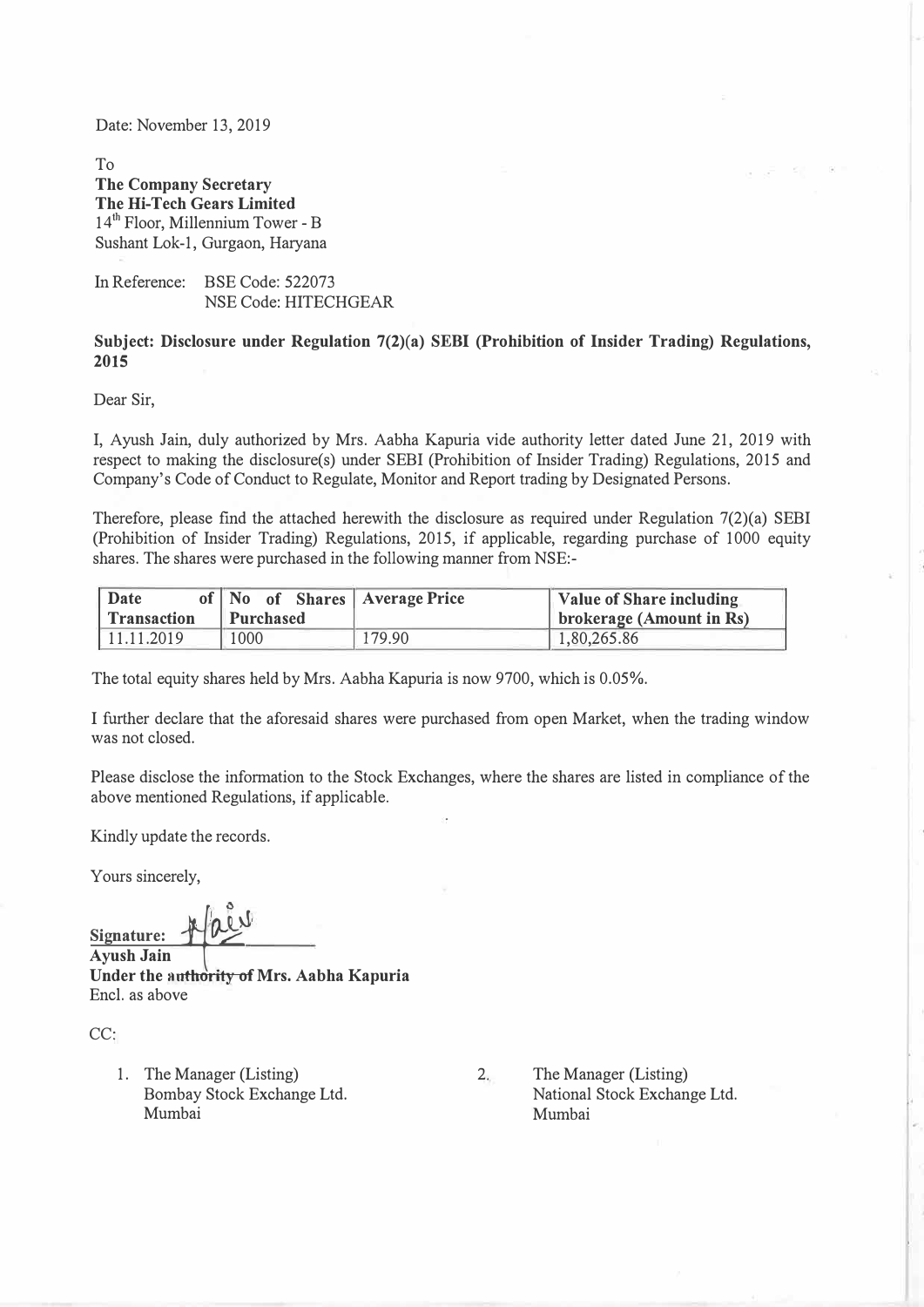#### **FORMC**

**SEBI (Prohibition of Insider Trading) Regulations, 2015[Regulation 7(2) read with Regulation 6 (2) -Continual disclosure]** 

Name of the Company: The Hi-Tech Gears Limited **ISIN** of the Company: INE127B01011 Details of change in holding of Securities of Promoter, Employee or Director of a listed company and other such persons as mentioned in Regulation 6(2).

| Name, PAN,<br>$CIN/DDN, \&$<br>address with<br>contact Nos | Category of<br><b>Person</b><br>(Promoters/<br>KMP/<br>Directors/<br><b>Immediate</b><br>relative to /<br>others etc.) | <b>Securities held prior</b><br>to acquisition /<br>disposal                                                  |                                     | securities acquired/disposed                                                                                         |      |                                                      |                                                                                     | <b>Securities held</b><br>post<br>acquisition/dispos<br>al                                                                                |                                           | Date of allotment<br>advice/ acquisition<br>of shares/ sale of<br>shares specify |                             | Date of<br>intimati<br>on to<br>compan<br>y | Mode of<br>acquisition /<br>disposal (on<br>market/publi<br>c/ rights/<br>preferential<br>offer / off<br>market/<br>Inter-se<br>transfer,<br><b>ESOPs etc.)</b> |
|------------------------------------------------------------|------------------------------------------------------------------------------------------------------------------------|---------------------------------------------------------------------------------------------------------------|-------------------------------------|----------------------------------------------------------------------------------------------------------------------|------|------------------------------------------------------|-------------------------------------------------------------------------------------|-------------------------------------------------------------------------------------------------------------------------------------------|-------------------------------------------|----------------------------------------------------------------------------------|-----------------------------|---------------------------------------------|-----------------------------------------------------------------------------------------------------------------------------------------------------------------|
|                                                            |                                                                                                                        | Type of<br>security<br>(For eg. $-$<br>Shares,<br>Warrants,<br>Convertib<br>le<br><b>Debenture</b><br>s etc.) | No. and<br>% of<br>sharehol<br>ding | Type of<br>security<br>(For eg.<br>Shares,<br>Warran<br>ts,<br><b>Convert</b><br>ible<br><b>Debentu</b><br>res etc.) | No.  | Value                                                | Transac<br>t ion<br><b>Type</b><br>(Buy/<br>Sale/<br>Pledge /<br>Revoke/<br>Invoke) | Type of<br>security<br>(For eg.<br>$\overline{\phantom{0}}$<br>Shares,<br>Warran<br>ts,<br><b>Convert</b><br>ible<br>Debentu<br>res etc.) | No.<br>and $\%$<br>of<br>shareh<br>olding | From                                                                             | T <sub>o</sub>              |                                             |                                                                                                                                                                 |
| Name:<br>Aabha<br>Kapuria<br>PAN:<br>AJKPK3236<br>F        | Immediate<br>relative to<br>Promoters                                                                                  | Equity<br>Shares                                                                                              | 8700<br>(0.046%                     | Equity<br><b>Shares</b>                                                                                              | 1000 | Rs.180265<br>.86<br><i>(including)</i><br>brokerage) | Buy                                                                                 | Equity<br>Shares                                                                                                                          | 9700<br>$(0.01\%)$                        | Novemb<br>er 11,<br>2019                                                         | Novemb<br>$er 11$ ,<br>2019 | Novemb<br>$er 13$ ,<br>2019                 | On Market<br>(National<br>Stock<br>Exchange)                                                                                                                    |

**Page 13**